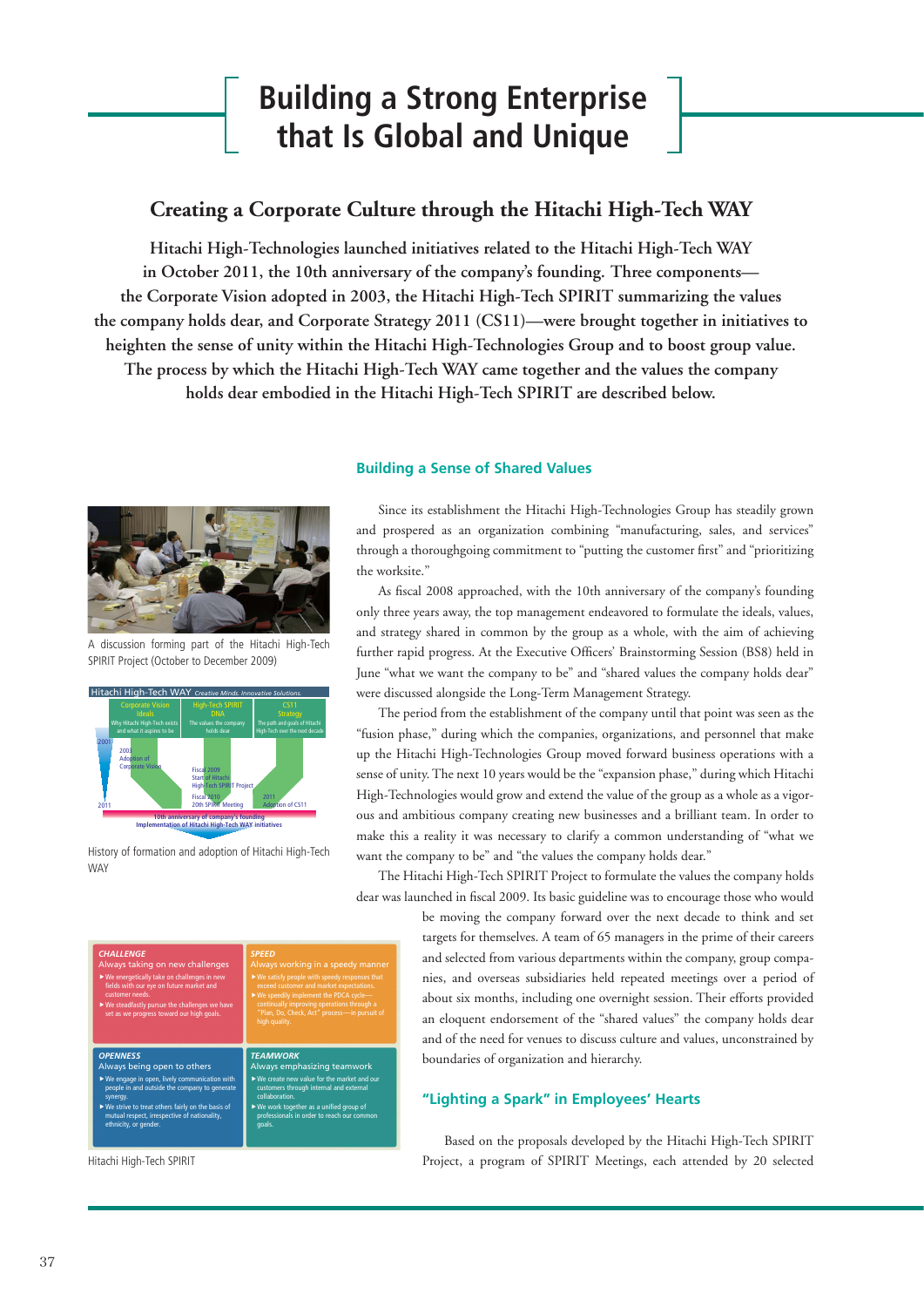members, was initiated in fiscal 2010 to promote understanding and internalization of the Hitachi High-Tech SPIRIT and "light a spark" in employees' hearts.

President Obayashi gave a talk at the first SPIRIT Meeting, and company officers also spoke at the second and subsequent meetings. The structure of the event consisted of one day of discussion at the head Office, after which the attendees took what they had learned back to their worksites, where they conducted observation and discussions. This was then followed by two days and one night at the Institute of Management Development, where more discussions were held regarding the strategic aspects of "what we want the company to be" and "shared values the company holds dear," as well as other topics such as invigorating organizations and personnel.



The aim of bringing together personnel from different departments and work categories was "to trigger a chemical reaction from chaos." It was also important that the participants would bring issues from the worksite to the SPIRIT Meeting, where

The SPIRIT Handbook, which was published in Japanese, English, and Chinese, and distributed globally

they would continue discussions and strive to gain a real understanding of how to convey their thoughts to others, what their colleagues were thinking, and how they were viewed by others. After the meeting there was a get-together, which provided a valuable opportunity to deepen communication.

Participants were invited not only from locations in Japan but also from ASEAN and East Asian countries, and SPIRIT Meetings were even held in America and Europe, with participants attending from Japan. At these meetings the presidents of the local subsidiaries presented talks, and the local staff took topics back to their worksites for discussion.

The results distilled from the SPIRIT Meetings became the Hitachi High-Tech SPIRIT and the four keywords that embody it: Challenge, Openness, Speed, and Teamwork.

#### **Broadening Hitachi High-Tech WAY Initiatives**

The Hitachi High-Tech WAY was announced in October 2011, marking the start of initiatives to identify and implement a shared corporate vision, strategy, and spirit; to foster a sense of unity within the Hitachi High-Technologies Group; and to boost corporate value. Copies of the WAY book were distributed to all group employees, WAY posters were produced, and efforts were made to encourage understanding and internalization of the message by disseminating it via internal company newsletters, the company intranet, and online WAY announcements from top executives.

Alongside these publicity efforts a SPIRIT e-learning course was developed in Japanese, English, and Chinese (both simplified and traditional characters), and all 9,086 group employees worldwide were required to complete it. In addition, leadership training sessions, workshops for managers, workshops for local subsidiaries, and training sessions for newly hired employees ensured fine-grained, in-depth coverage.

From fiscal 2013 onward a multifaceted approach was taken, with WAY Leaders' Cafes and WAY Creative Cafes providing opportunities for freeform discussions, as well as WAY Sessions where employees could exchange views with the president.

Furthermore, the Hitachi High-Tech WAY Award was newly instituted in fiscal 2012 to acknowledge practical actions exemplifying the WAY. In 2015 the 3rd annual WAY Awards were presented to winners chosen from among more than 40 nominees.

As a result of these efforts the Hitachi High-Tech WAY has become firmly established.



WAY Session (October 2014) held in Dallas, Texas



3rd Hitachi High-Tech WAY Awards Ceremony (December 2015)



Hitachi High-Tech WAY poster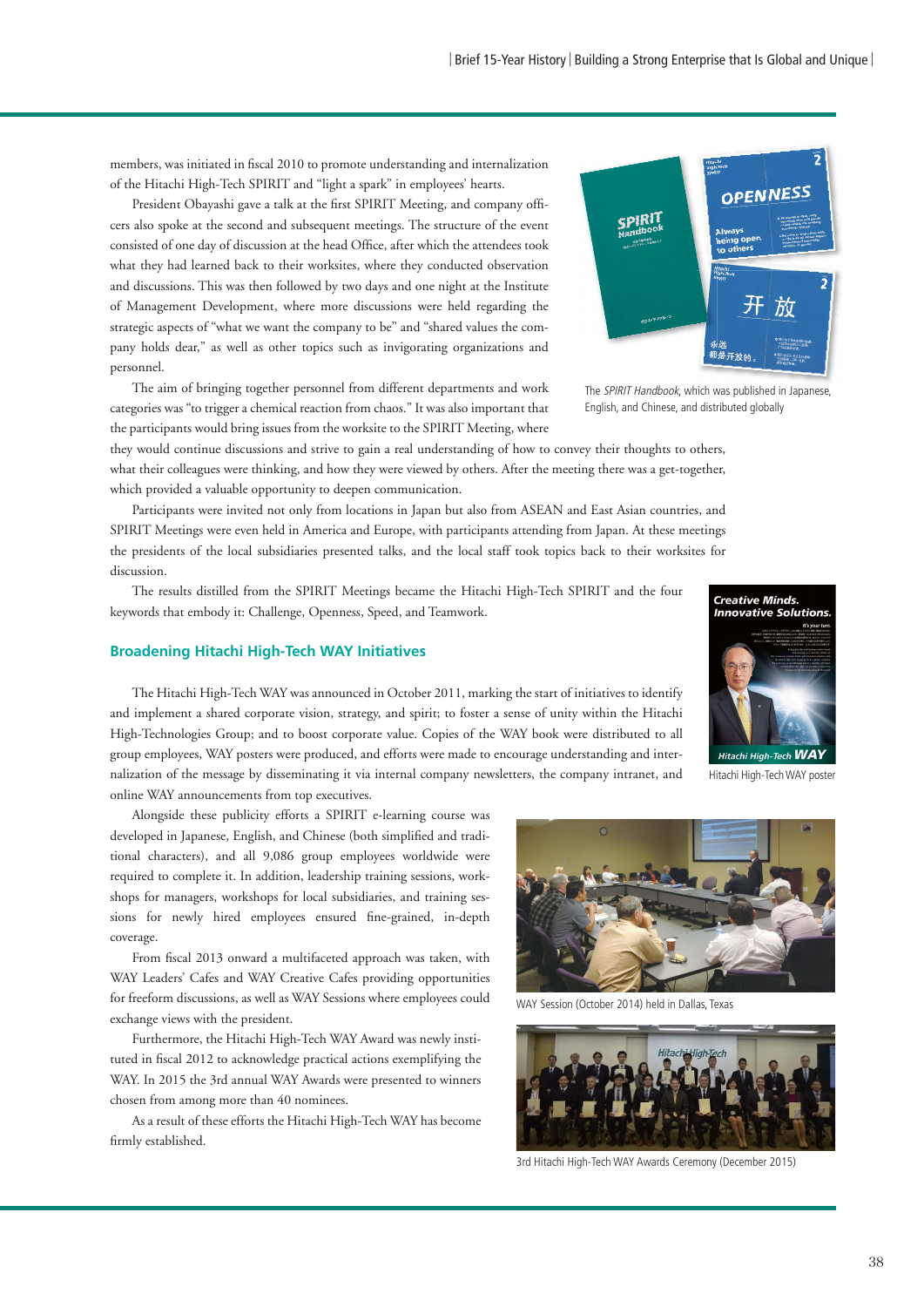# **Building a Strong Enterprise that Is Global and Unique**

# **CSR Initiatives and Reform of Control System and Information System to Support Consolidated Management**

**The management policy in place at the establishment of Hitachi High-Technologies called for symbiosis with society, and the Corporate Vision formulated in 2003 took as its basic principles harmony with the environment and the realization of a prosperous society through**  the fulfillment of the company's social responsibility. Hitachi High-Technologies considers **efforts at corporate social responsibility (CSR) to be indispensable to the achievement of sustained growth and increased corporate value, and has adopted Hitachi High-Technologies Group Engagement Guidelines that have been disseminated throughout the corporate group.**



Themes for fulfilling the company's social responsibility (four fields for putting basic principles into practice in order to fulfill the company's social responsibility)

### **CSR Initiatives**

When Hitachi High-Technologies was founded in October 2001 full management efforts toward CSR were called for as part of the management policy, and emphasis was also placed on the dissemination of information to society. An Environmental Management Department was launched at the same time, tasked with the implementation of environmental management initiatives and with the compilation of the annual Environmental Report.

In April 2005 the CSR & Environmental Promotion Department was newly established and given overall authority over CSR. In April 2006 this department evolved into the CSR Promotion Division, headed by a Senior Vice President and Executive Officer. Then, in April 2011, the CSR Division was newly established, reflecting the central role of CSR in the management operations of the company. At the same time the Legal & CSR

Department, Corporate Communications Department, and Environmental Management Department were put in place to promote CSR.

Since 2015 CSR and management have been ever more closely integrated through efforts at boosting the quality of implementation by establishing guidelines at the global group level and evaluating their level of attainment, based on the ISO 26000 international CSR standard.

In particular, the Hitachi High-Technologies Group is expanding efforts in areas such as compliance and environmental risk reduction from a global perspective as a company with worldwide business activities. In addition, the company is actively endeavoring to implement diversity management, promoting respect for disparate sensibilities and values as a way toward a more vigorous organization.

In the area of information dissemination, Hitachi High-Technologies issues an Environmental Report on a regular basis, and since 2005 this has been joined by an a CSR Report. In 2015 an Integrated Annual Report was issued combining CSR information and financial information to provide a fuller account of corporate activities. Such efforts at information dissemination are intended to deepen the understanding of stakeholders in Hitachi High-Technologies and also to enable the incorporation of the views of stakeholders in future CSR initiatives.



Planting trees in Hitachi High-Tech Yasato Forest

#### **Governance and Compliance Initiatives**

In the area of corporate governance, in 2003 Hitachi High-Technologies moved to a company with committees with the aim of increasing corporate value through highly transparent management. Board directors were brought in from major shareholders such as Hitachi, Ltd., and knowledgeable persons from other fields, including lawyers and executives from trading companies and manufacturers, were also invited to serve in this role. In 2015 the Corporate Governance Guidelines were adopted, setting forth the framework of corporate governance.

To ensure compliance with relevant laws and regulations, a full-time organization was set up when Hitachi High-Technologies was established, and efforts in this area, such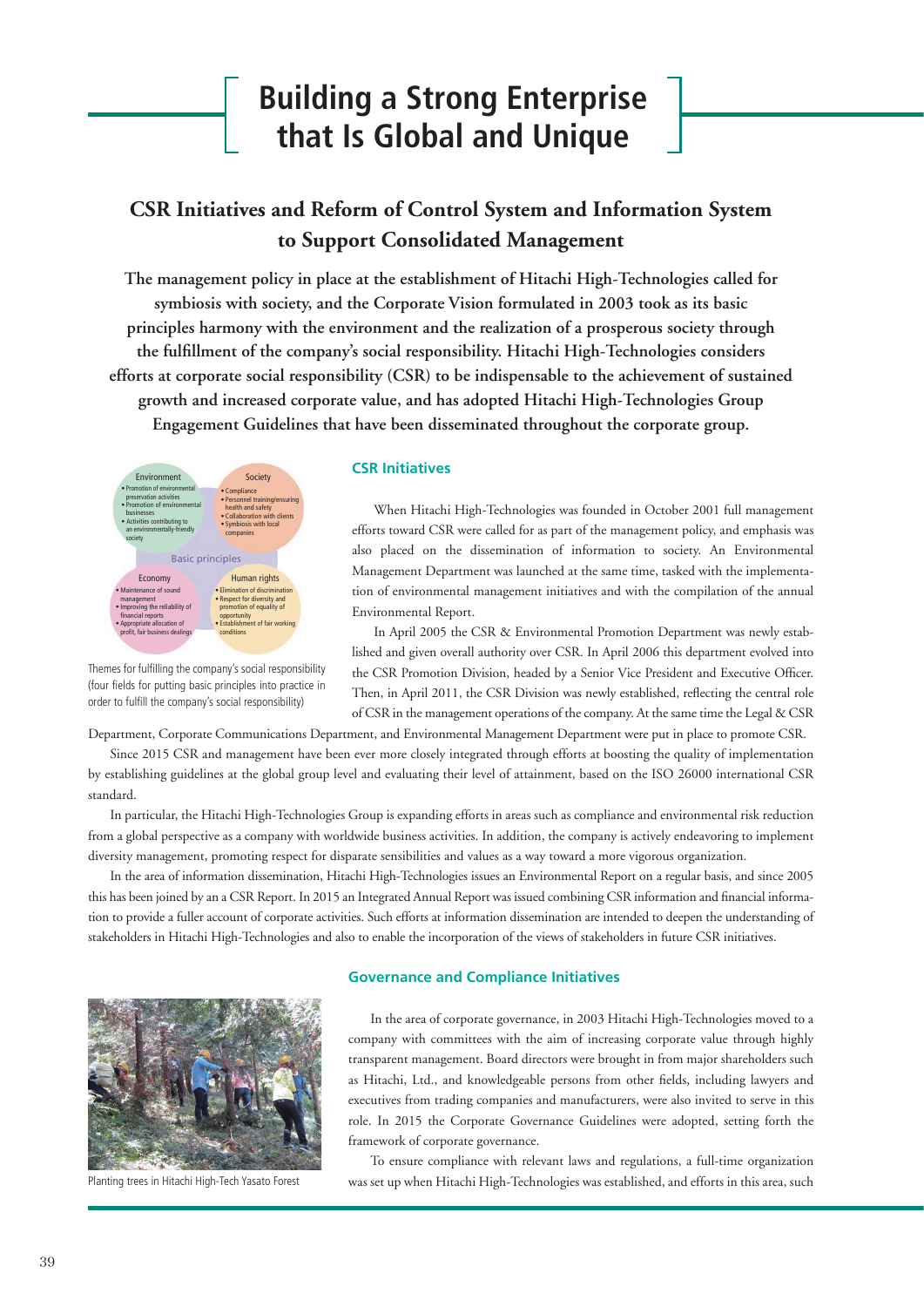as the implementation of a system, have been pursued actively, including at group companies. The Compliance Coordinating Dept. was established in April 2003, and an Internal Whistleblower System opened in January 2004. In 2015 a system was established to allow reporting of compliance issues directly to the Board Director of Audit Committee, who was independent of the executive team.

Successive presidents of Hitachi High-Technologies have consistently emphasized "to adhere to basics and ethics" and "right and wrong before profit and loss" as their management policy, and this uncompromising commitment to compliance will remain in place moving forward as the basis for earning and maintaining the trust of society.



Corporate Governance Structure, Internal Control System, and Business Execution Structure

#### **Improving Management Quality**

As a global enterprise, Hitachi High-Technologies has endeavored to establish and enhance management quality at a world-class level ever since its establishment.

In April 2004 a project was launched for achieving certification under ISO 9001, the international standard for quality management systems. By July 2006 the Head Office and all branch offices had obtained ISO 9001 certification.

To establish an internal control system for financial reports, an Internal Control (COSO) Promotion Project was launched in July 2004 to put in place appropriate regulations and systems.

In 2012 an Internal Control Supervisory Committee was formed as a risk management system to achieve further improvement in management quality. Under its jurisdiction were established a J-SOX Committee, Compliance Committee, Information Security



Internal Control Supervisory Committee

Committee, and Environmental Committee, and the post of Chief Risk Management Officer (CRO) was established to supervise them.

#### **Reform of Management Control System and Information System to Support Consolidated Management**

When Hitachi High-Technologies was established in 2001 linking and integrating the existing information systems was an essential task. Study began in March 2001 on the topic of how to deal with the information system situation during the integration of the disparate organizations that merged to form Hitachi High-Technologies. Working on a tight schedule of just six months, a new accounting system was completed and put into operation after much effort, overcoming differences in the terminology and culture of the manufacturer and trading company components of the new company. After this the process of standardizing the core systems for "manufacturing, sales, and services" into a single, unified system got underway.

Then, in 2009, reforms of the management control system and information system began in order to realize consolidated management and cash flow management on a global scale.

Based on a New Management Control System under which the performance of each of the business groups that together constitute the unified "manufacturing, sales, and services" company is managed separately while cash flow management is implemented on a consolidated basis, the New Consolidated Management Information System was put in place in 2010. Under this system balance sheets and cash flow statements were prepared for each division on a consolidated basis, and profit and loss statements were prepared for each product and region, also on a consolidated basis.

Then, in a bid to speed up consolidated management globally, the Global Services Support System (GSS), enabling sharing among "manufacturing, sales, and services" personnel of information on product operating status and service activities, and the Global ERP System (GERP), integrating the core systems of offshore facilities, entered service in fiscal 2012. These systems became a reality thanks to the strong determination of top management to continue investment in IT even in periods when business performance is poor in order to strengthen the corporate competitiveness of Hitachi High-Technologies.



Positioning of policies within the IT strategy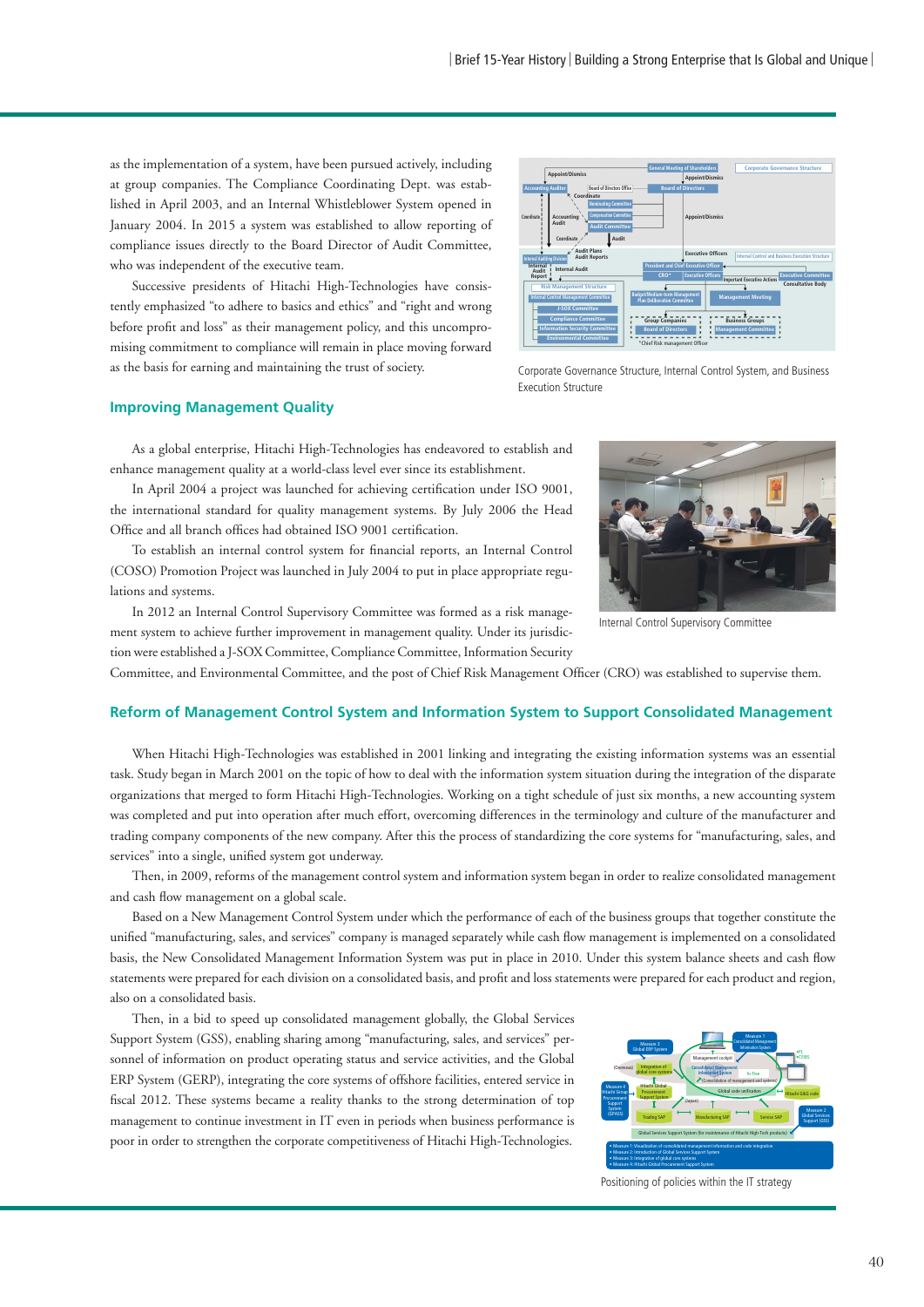# **Building a Strong Enterprise that Is Global and Unique**

# **Strengthening the Company by Reforming the Business System**

**Hitachi High-Technologies has undertaken ongoing management reforms in order to become a "strong enterprise" capable of withstanding the vicissitudes of the global market. This commitment to reform over a 15-year period can be seen in the adoption of the Management Reform Project aimed at achieving "purposeful consolidated management," and Long-Term Management Strategy (CS11: Corporate Strategy 2011), while leveraging the "three business domain strategy."**



Corporate Vision and operation guidelines (from fiscal 2006 financial results briefing materials)



Discussions on the theme "Building the Framework to Enable Growth over the Next Decade" at the Executive Officers' Brainstorming Session (BS10)



Long-Term Management Strategy (CS11)

## **Purposeful Consolidated Management Initiatives**

In December 2003 "aiming for global leadership in the high-tech solutions business" was adopted as part of the Corporate Vision, and this goal has remained constant ever since.

To realize this goal a Management Reform Project was initiated in order to promote "purposeful consolidated management," while respecting the individuality of the group companies around the world, and efforts to "maximize corporate value" for the group as a whole. The project involved taking a hard, honest look at problem points in all areas of corporate activity, with nowhere off limits to scrutiny, holding frank dis-

cussions, and incorporating the results into the fiscal 2005 budget and medium-term management plan. In April 2005 President Hayashi issued a list of 16 detailed and specific reform items entitled "Implementing Management Reforms."

The major aims of the reforms were to concentrate resources on four core businesses (semiconductor manufacturing and evaluation equipment; instrumentation related to the life sciences; information and manufacturing systems; and electronic components, industrial materials, and electronic materials), to bring in a more muscular management organization, and to optimize the group as a whole.

## **Adoption of Long-Term Management Strategy (CS11)**

The management reforms aimed at achieving "purposeful consolidated management" bore fruit, and Hitachi High-Technologies recorded its highest profit to that point in fiscal 2007. However, the subsequent financial crisis following the collapse of Lehman Brothers resulted in a sudden slowdown in performance, and in fiscal 2009 the

> company recorded the first financial deficit since its founding. Amidst the volatile business climate President Obayashi and the entire company working in unison implemented emergency measures, including structural reforms of unprofitable businesses, and succeeded to bringing about a turnaround in fiscal 2010.

> Alongside emergency measures aimed at business recovery, formulation of the Long-Term Management Strategy (CS11: Corporate Strategy 2011) for the coming decade was proceeding in earnest. The four themes presented and discussed at the Executive Officers' Brainstorming Session (BS10) held in June 2010 were "optimized worldwide business operation system," "strengthening the worldwide manufacturing system," "R&D strategy and system," and